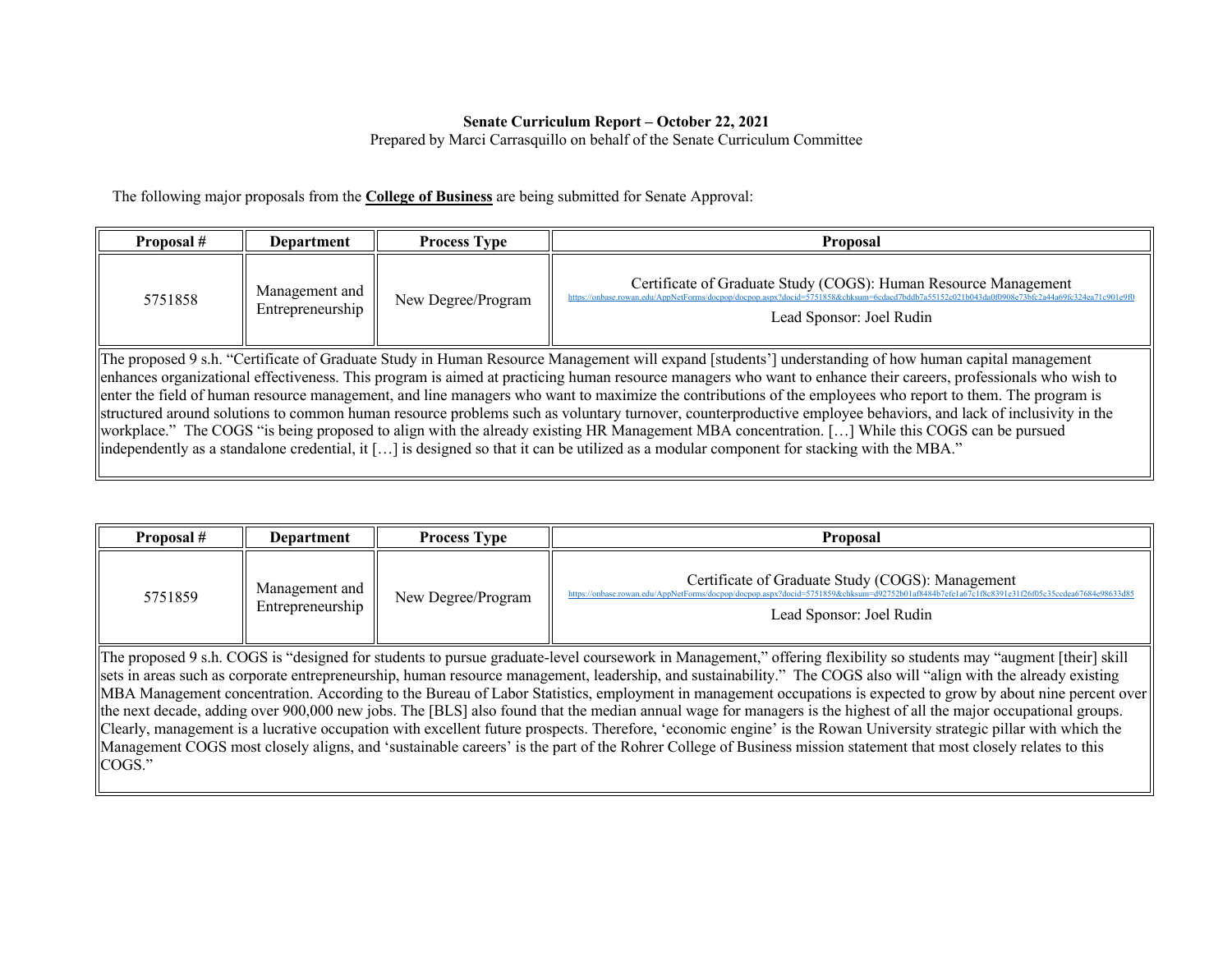The following major proposals from the **College of Business** are being submitted for Senate Approval:

Ш

| Proposal # | Department                                                                                                                                                                                                                                                                                                                                                                                                                                                                                                                                                                                                                                                                                                                                                                                                                                                                                                                                            | <b>Process Type</b> | <b>Proposal</b> |  |  |  |
|------------|-------------------------------------------------------------------------------------------------------------------------------------------------------------------------------------------------------------------------------------------------------------------------------------------------------------------------------------------------------------------------------------------------------------------------------------------------------------------------------------------------------------------------------------------------------------------------------------------------------------------------------------------------------------------------------------------------------------------------------------------------------------------------------------------------------------------------------------------------------------------------------------------------------------------------------------------------------|---------------------|-----------------|--|--|--|
| 5751857    | Certificate of Graduate Study (COGS): Organizational Leadership<br>Management and<br>New Degree/Program<br>Entrepreneurship<br>Lead Sponsor: Joel Rudin                                                                                                                                                                                                                                                                                                                                                                                                                                                                                                                                                                                                                                                                                                                                                                                               |                     |                 |  |  |  |
|            | Designed "as a modular component for stacking with the MBA" that will also "align with the MBA Concentration in Organizational Leadership," the proposed 9 s.h.<br>COGS "will explore theories and strategies, such as working with other leaders in a multinational world, influencing and empowering teams with diverse backgrounds,<br>changing organization culture, ethics in leadership, and how to achieve high-quality results in a leadership position. These skills are vital for any business professional<br>pursuing a leadership position, or hoping to take on greater responsibility as part of their career." Drawing from "new and existing courses offered as electives to the<br>existing MBA student population[,] this COGS (and a related Area of Concentration) will allow more efficient and effective use of course offerings and faculty<br> resources" and will complement "existing graduate-level leadership programs." |                     |                 |  |  |  |

| Proposal #  | Department                                                                                                                                                                                                                                                                                                                                                                                                                                                                                                                                                                                                                                                                                                                                                                                                                                           | <b>Process Type</b> | <b>Proposal</b> |  |  |
|-------------|------------------------------------------------------------------------------------------------------------------------------------------------------------------------------------------------------------------------------------------------------------------------------------------------------------------------------------------------------------------------------------------------------------------------------------------------------------------------------------------------------------------------------------------------------------------------------------------------------------------------------------------------------------------------------------------------------------------------------------------------------------------------------------------------------------------------------------------------------|---------------------|-----------------|--|--|
| 5751856     | Certificate of Graduate Study (COGS): Business Analytics<br>https://onbase.rowan.edu/AppNetForms/doepop/doepop.aspx?docid=5751856&chksum=ead901264919200c88db45859928cc23161095c2<br>Management and<br>928cc23161095c256cd9ff11b925f07a219cc67<br>New Degree/Program<br>Entrepreneurship<br>Lead Sponsor: Joel Rudin                                                                                                                                                                                                                                                                                                                                                                                                                                                                                                                                 |                     |                 |  |  |
| Analytics." | "Business analytics is the science of using data to build mathematical models and arrive at decisions that add value to an organization. Students [who complete the<br>proposed 9 s.h. COGS] will acquire the tools, ideas, and frameworks that will aid them in making business decisions in a scientific manner, based on actual data, to<br>limprove organizational performance. Graduates will be able to select appropriate analytical methods to monitor and identify performance issues and propose optimal<br>data-based solutions. [] While this COGS can be pursued independently as a standalone credential, it can also serve as a complementary offering to the MBA<br>program. It is designed so that it can be utilized as a modular component for stacking with the MBA [and also will] align with the MBA concentration in Business |                     |                 |  |  |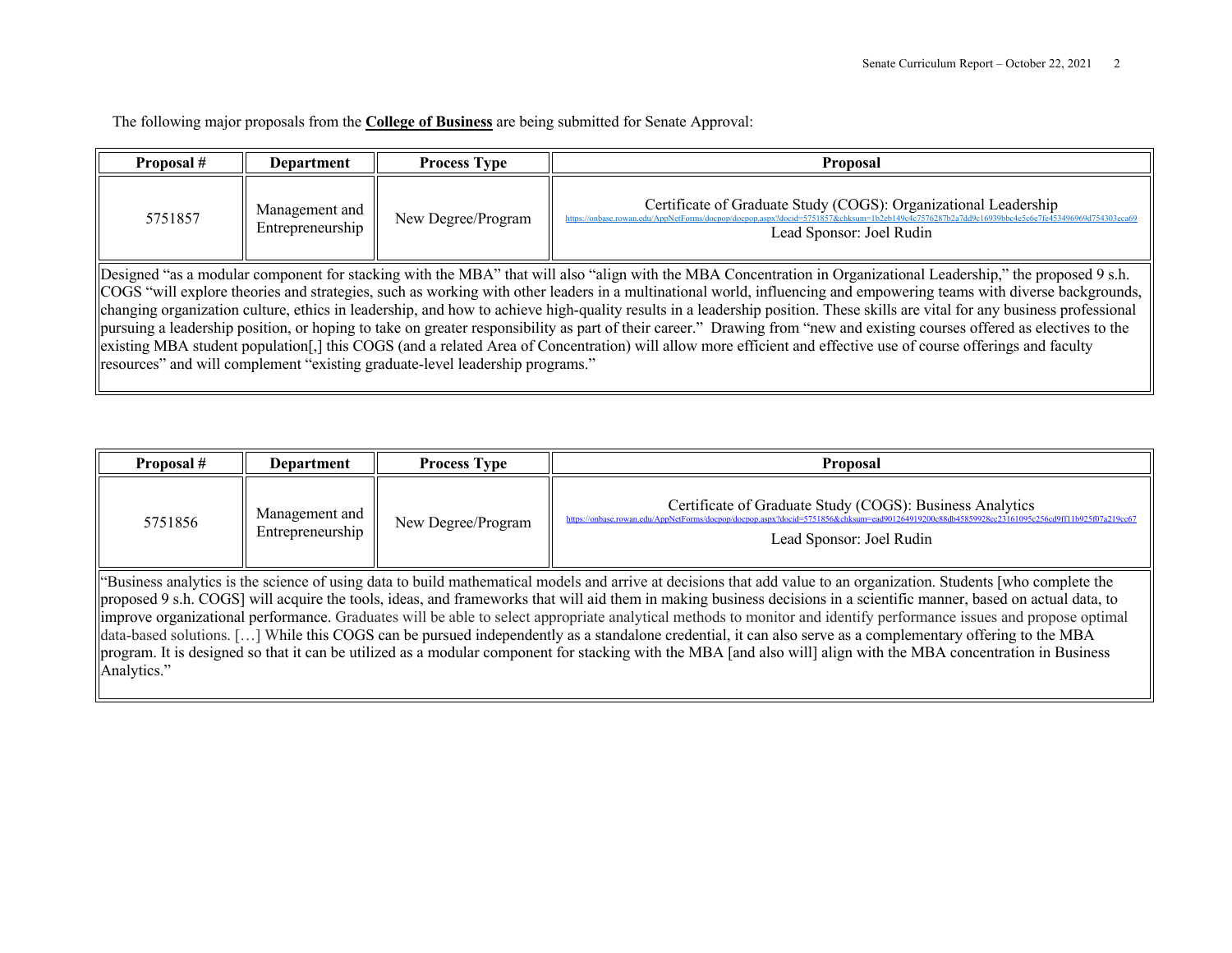The following major proposals from the **College of Performing Arts** are being submitted for Senate Approval:

| Proposal #                                                                                                                                                                                                                                                                | <b>Department</b>                                                                                                                                                        | <b>Process Type</b> | <b>Proposal</b> |  |  |  |
|---------------------------------------------------------------------------------------------------------------------------------------------------------------------------------------------------------------------------------------------------------------------------|--------------------------------------------------------------------------------------------------------------------------------------------------------------------------|---------------------|-----------------|--|--|--|
| Change an Existing Degree Type: from Master of Arts (M.A.) to Master of Music Education (M.M.Ed.)<br>https://onbase.rowan.edu/AppNetForms/docpop/docpop.aspx?docid=5752376&chksum=b36c68c49a697aff4<br>Music<br>5752376<br>Ouasi-Curricular<br>Lead Sponsor: Vanessa Bond |                                                                                                                                                                          |                     |                 |  |  |  |
| "According to the National Association of Schools of Music Handbook, which is our accrediting body, the Master of Arts degree is a 'general master's degree' that is                                                                                                      |                                                                                                                                                                          |                     |                 |  |  |  |
|                                                                                                                                                                                                                                                                           | intended to provide 'a graduate-level overview of the field of music.' The general master's degree is supposed to contain courses in the field of music (e.g., music     |                     |                 |  |  |  |
|                                                                                                                                                                                                                                                                           | theory, music history, performance practice) for at two-thirds of the total curriculum. Master's Degrees in Music Education are listed as 'specific master's degrees' in |                     |                 |  |  |  |
| the handbook. Within these types of degrees 'students demonstrate advanced competencies in music education' in music education-specific courses (e.g., Foundations                                                                                                        |                                                                                                                                                                          |                     |                 |  |  |  |
| of Music Education, Innovation in Curriculum and Instruction) that consist of 'as much as two-thirds' of the program curriculum. Considering that our core music                                                                                                          |                                                                                                                                                                          |                     |                 |  |  |  |
| education courses in the degree program make up roughly two-thirds of the curriculum (e.g., 6 core, seminar, and capstone), a M.M.Ed. is a more fitting degree                                                                                                            |                                                                                                                                                                          |                     |                 |  |  |  |
|                                                                                                                                                                                                                                                                           | classification. The Master of Music Education degree is the normative degree type within the field, as evidenced by other programs with the degree within New Jersey     |                     |                 |  |  |  |
|                                                                                                                                                                                                                                                                           | and the region [e.g., Rider University, Rutgers University, Temple University, West Chester University, William Patterson University])."                                 |                     |                 |  |  |  |

The following major proposals from the **College of Humanities and Social Sciences** are being submitted for Senate Approval:

| Proposal #                                                                                                                                                                                                                                                                                                                                                                                                                                                                                                                                                                                                                                                                                                                                                                                                                                                          | <b>Process Type</b><br>Department                                                                                                                                                                                                                                                      |  | <b>Proposal</b> |  |
|---------------------------------------------------------------------------------------------------------------------------------------------------------------------------------------------------------------------------------------------------------------------------------------------------------------------------------------------------------------------------------------------------------------------------------------------------------------------------------------------------------------------------------------------------------------------------------------------------------------------------------------------------------------------------------------------------------------------------------------------------------------------------------------------------------------------------------------------------------------------|----------------------------------------------------------------------------------------------------------------------------------------------------------------------------------------------------------------------------------------------------------------------------------------|--|-----------------|--|
| 5655513                                                                                                                                                                                                                                                                                                                                                                                                                                                                                                                                                                                                                                                                                                                                                                                                                                                             | Master of Public Policy<br>Political Science<br>5655513&chksum=74d24562dbb21feab2d4baf5104e84100fbf9f1f154158bf20b7e65c8c028e2d<br>https://onbase.rowan.edu/AppNetForms/docpon/docpon.asr<br>New Degree/Program<br>and Economics<br>Lead Sponsors: Lawrence Markowitz and Kathy Javian |  |                 |  |
| "Drawing on faculty expertise in the Program of Economics and Program of Political Science, the [proposed 39 s.h. Master of Public Policy] will provide students with<br>a strong grounding in policy, hone in on the role of policy at the local and state levels (which is unaddressed among our competitors), and emphasize the role of public<br>policy in governing the economy. [] Thematic areas of focus will also build on Rowan's strengths in business, environment, health, engineering, education,<br>performing arts, and medicine, which will further distinguish it from other programs in the region and, eventually, nationwide. In addition, the new Rowan University<br>Institute of Public Policy (RIPPAC) will provide useful opportunities for collaboration with faculty, networking, access to programs, guest speakers, internships, etc. |                                                                                                                                                                                                                                                                                        |  |                 |  |
| that will supplement their coursework in the MPP. [] While there is no state or federal accreditation or licensure connected with this master's degree, we will apply<br>for and obtain accreditation from the NASPAA or the Network of Schools of Public Policy, Affairs, and Administration. NASPAA is a nonprofit 501(c)(3) membership                                                                                                                                                                                                                                                                                                                                                                                                                                                                                                                           |                                                                                                                                                                                                                                                                                        |  |                 |  |
| association with over 300 institutional member schools at U.S. and non-U.S. universities that award degrees in public administration, public policy, public affairs, non-<br>profit and related fields. As such, NASPAA is the established accreditor of master's degree programs in these fields. NASPAA's mission—to ensure excellence in<br>education and training for public service by ensuring academic quality, commitment to public service values, and programmatic improvement while contributing to the                                                                                                                                                                                                                                                                                                                                                  |                                                                                                                                                                                                                                                                                        |  |                 |  |

knowledge, research, and practice of public service—is wholly aligned with the goals of Rowan's MPP."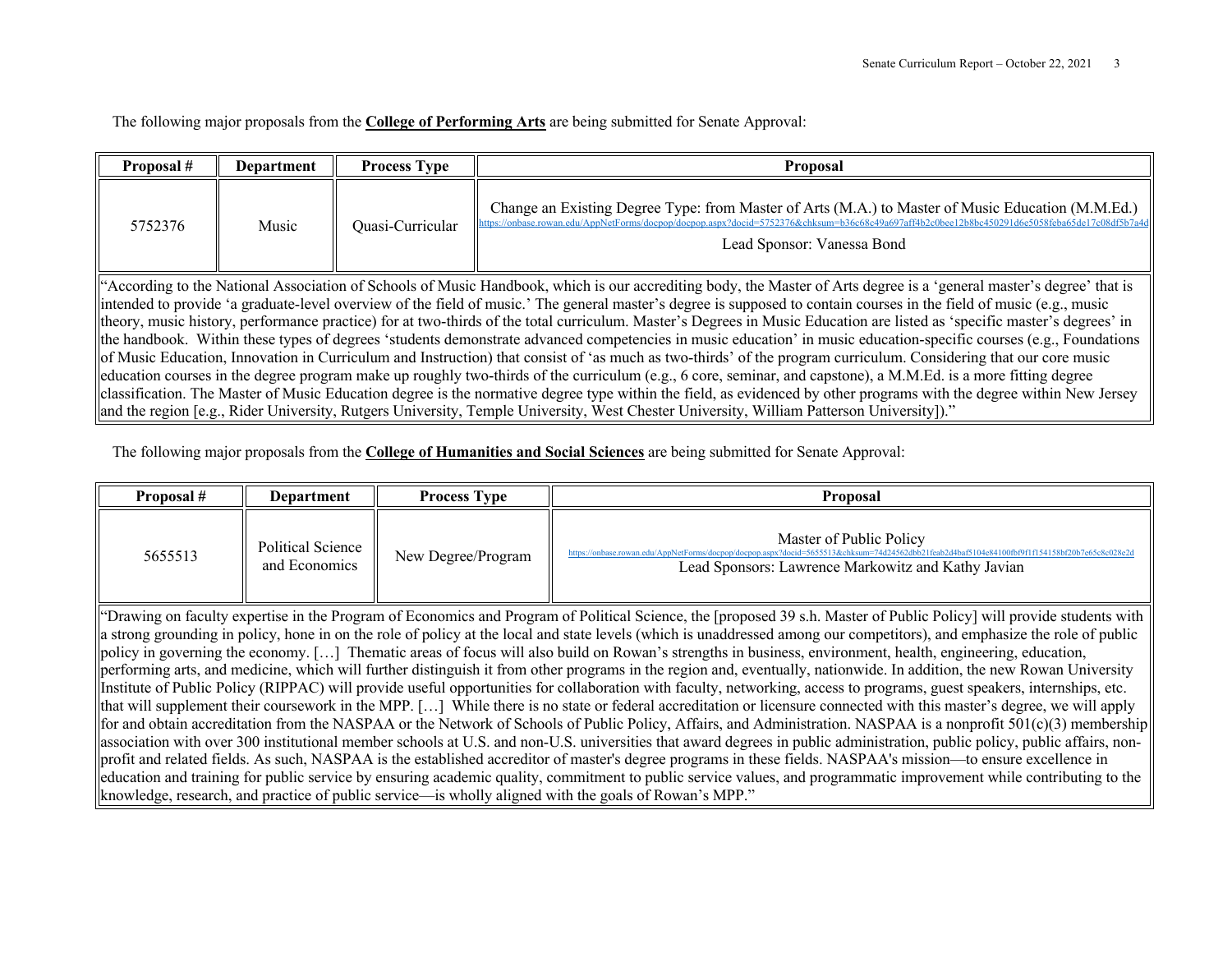The following major proposals from the **College of Humanities and Social Sciences** are being submitted for Senate Approval:

| Proposal #                                                                                                                                                                                                                                                                                                                            | <b>Department</b>                                                                                                                                                                                                                                                                                                                                                                                                                                                                                                                                                                                                                                                                                                                                                                                                                                                                                                                                                                                                                                                                                                                                                                                                                                                                                                                 | <b>Process Type</b> | Proposal |  |  |
|---------------------------------------------------------------------------------------------------------------------------------------------------------------------------------------------------------------------------------------------------------------------------------------------------------------------------------------|-----------------------------------------------------------------------------------------------------------------------------------------------------------------------------------------------------------------------------------------------------------------------------------------------------------------------------------------------------------------------------------------------------------------------------------------------------------------------------------------------------------------------------------------------------------------------------------------------------------------------------------------------------------------------------------------------------------------------------------------------------------------------------------------------------------------------------------------------------------------------------------------------------------------------------------------------------------------------------------------------------------------------------------------------------------------------------------------------------------------------------------------------------------------------------------------------------------------------------------------------------------------------------------------------------------------------------------|---------------------|----------|--|--|
| Certificate of Graduate Study (COGS) in International Crisis Management and Security<br>5317495<br>Sociology and<br>New Degree/Program<br>https://onbase.rowan.edu/AppNetForms/docpop/docpop.aspx?docid=5317495&chksum=fc898e65f90a8c6d01893bd3bcf26430a89fbeae6fa03cecc5e06885b782a19<br>Anthropology<br>Lead Sponsor: DeMond Miller |                                                                                                                                                                                                                                                                                                                                                                                                                                                                                                                                                                                                                                                                                                                                                                                                                                                                                                                                                                                                                                                                                                                                                                                                                                                                                                                                   |                     |          |  |  |
|                                                                                                                                                                                                                                                                                                                                       | "International crisis management and security studies is an interdisciplinary academic field that analyzes the causes of international conflict (war), systemic oppression,<br>and explores processes by which conflict and change can be managed so as to maximize justice while minimizing violence. The [proposed 9 s.h.] COGS in<br>International Crisis Management and Security is designed to be a credential that can be earned as part of a graduate degree in other areas such as the MA in Criminal<br>Justice or a student can elect to only earn a COGS. While pursuing the COGS, students learn about the root causes of conflict, theories of conflict, and the practice of<br>risk assessment to strengthen national, international and regional security protocols. Classes offered in this COGS all have an international conflict/crisis management<br>focus. The classes cover religion, politics, global conflict analysis, international governance, and international (global) security studies. Students earning the certificate<br>will have a theoretical understanding of international crisis management, a greater sense of their own role in international conflict, international emergency crisis<br>management, and the skills needed to help during times of international humanitarian crisis." |                     |          |  |  |

The following major proposals from the **School of Professional Studies** are being submitted for Senate Approval:

| Proposal #                                                                                                                                                                                                                                                                                                                                                                                                                                                                       | Department     | <b>Process Type</b> | <b>Proposal</b>                                                                                                                                                                                                                             |  |  |
|----------------------------------------------------------------------------------------------------------------------------------------------------------------------------------------------------------------------------------------------------------------------------------------------------------------------------------------------------------------------------------------------------------------------------------------------------------------------------------|----------------|---------------------|---------------------------------------------------------------------------------------------------------------------------------------------------------------------------------------------------------------------------------------------|--|--|
| 5735431                                                                                                                                                                                                                                                                                                                                                                                                                                                                          | Not Applicable | New Degree/Program  | Certificate of Undergraduate Study (CUGS): ESports Business<br>https://onbase.rowan.edu/AppNetForms/docpop/docpop.aspx?docid=5735431&chksum=7541de4256fa8b2fbec275e4493389092391d63159a25cb2d8b95f5e994bc022<br>Lead Sponsor: DeMond Miller |  |  |
| "The rise of esports has created a plethora of workforce opportunities for the well-prepared college graduate in occupations within the esports industry as strategists,                                                                                                                                                                                                                                                                                                         |                |                     |                                                                                                                                                                                                                                             |  |  |
| analysts, team managers/owners, tournament administrators, content creators, online community social media managers, sales managers, content managers, facilities<br>110.120<br>$\mathbf{1}$ and $\mathbf{1}$ and $\mathbf{1}$ and $\mathbf{1}$ and $\mathbf{1}$ and $\mathbf{1}$ and $\mathbf{1}$ and $\mathbf{1}$ and $\mathbf{1}$ and $\mathbf{1}$ and $\mathbf{1}$ and $\mathbf{1}$ and $\mathbf{1}$ and $\mathbf{1}$ and $\mathbf{1}$ and $\mathbf{1}$ and $\mathbf{1}$ and |                |                     |                                                                                                                                                                                                                                             |  |  |

and operations managers, human resource managers, marketing managers, public relations managers, and event coordinators. As such, [the proposed 12 s.h.] CUGS will be marketed to the student seeking to have a more nuanced understanding of esports, the esports industry, and the related business aspects of the field. […] Esports is an area to which Rowan University has a demonstrated commitment. With the emergence of esports as a recognized industry anticipated to experience significant growth in participation, employment, and revenues over the next decade, Rowan University has entered into a unique partnership with Nerd Street Gamers to offer students as well as individuals from the surrounding region, opportunities for esports play and industry experience at their Localhost facility being constructed on Rowan Boulevard."